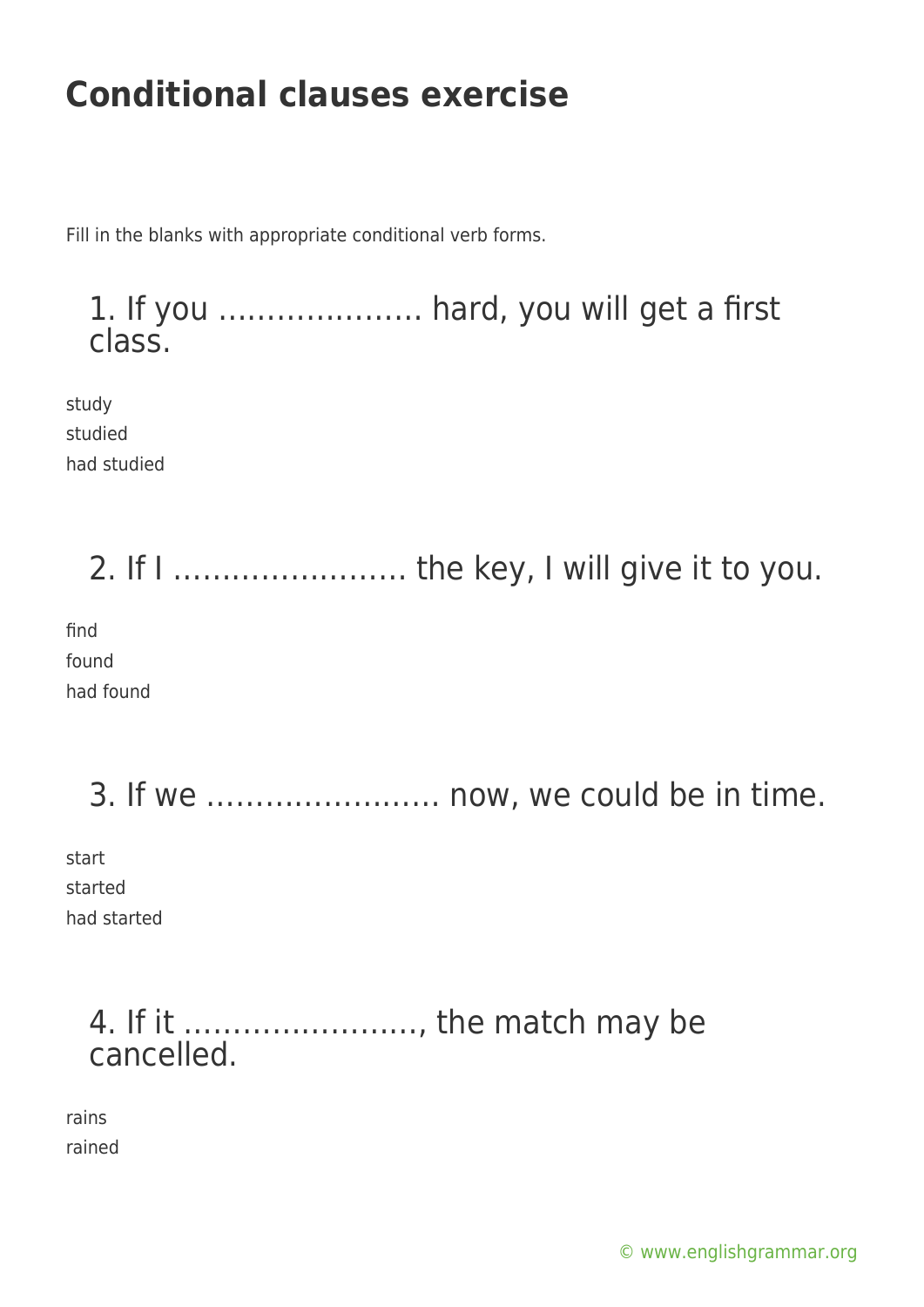had rained

#### 5. If you …………………… a millionaire, how would you spend your time?

am were had been

### 6. If he ……………………… smoking, he might get well.

stopped stops had stopped

#### 7. If he ………………… English, he could find a good job.

speaks spoke had spoken

### 8. If he ………………………, he would have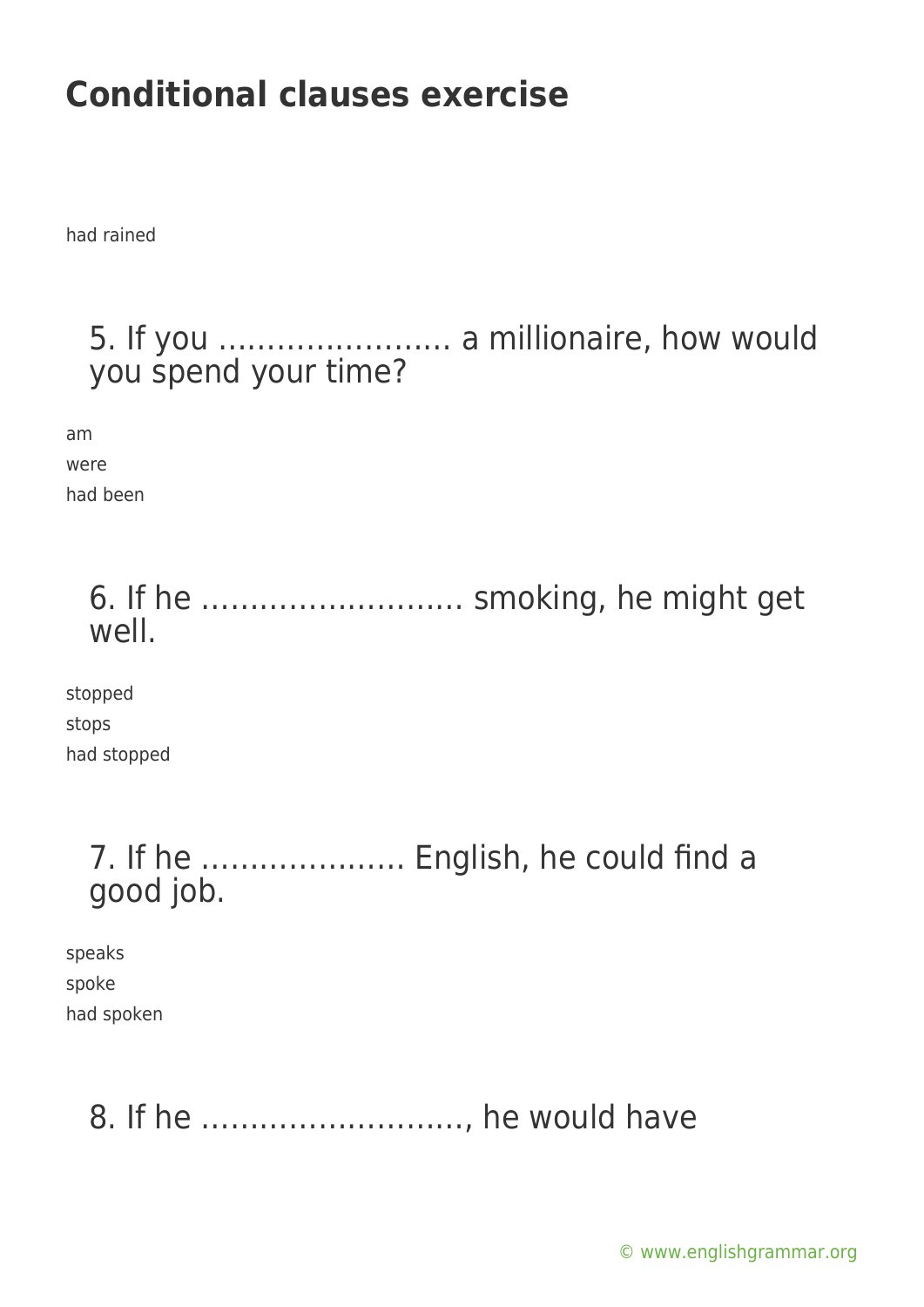#### succeeded.

tries tried had tried

#### 9. If you …………………… that wasp alone, it might not have stung you.

leave left had left

### 10. If I …………………, I could have married anybody.

want wanted had wanted

#### Answers

- 1. If you study hard, you will get a first class.
- 2. If I find the key, I will give it to you.